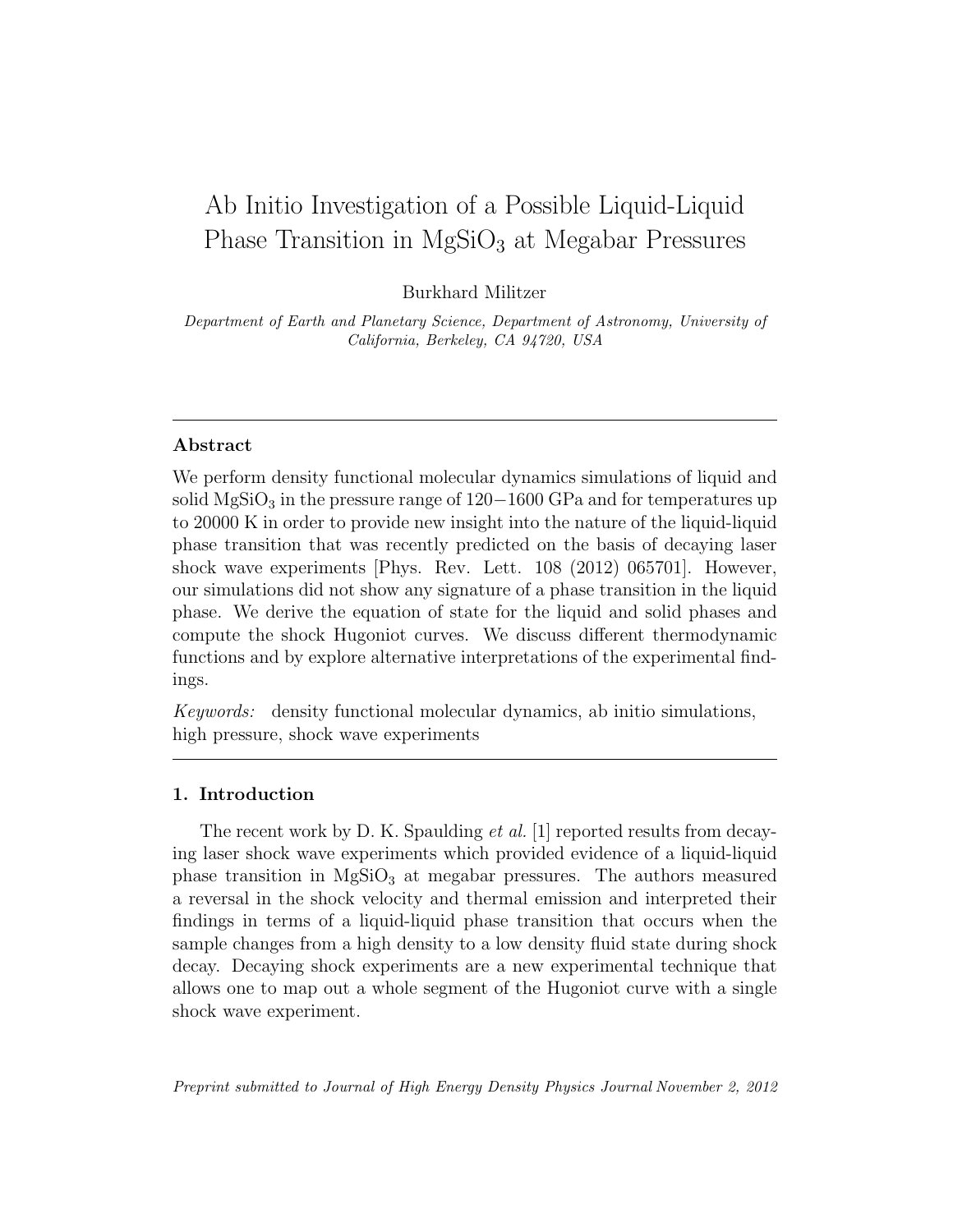First-principles computer simulations have a long tradition of characterizing materials at extreme pressures  $[2, 3, 4]$  and temperatures  $[5, 6, 7]$  and of contributing to the interpretation of shock wave experiments  $[8, 9, 10]$ . The goal of this particular paper is to perform density functional molecular dynamics simulations (DFT-MD) of dense liquids [8] in order to verify the predictions of a liquid-liquid phase transition by Spaulding *et al.* [1]. First order transitions in liquids are unusual but have been seen in experiments on phosphorus and in simulations of dense hydrogen [11].

#### 2. Simulation Parameters

All simulations were performed with the VASP code [12] with pseudopotentials of the projector-augmented wave type [13], a cut-off for the expansion of the plane wave basis set for the wave functions of 500 eV, and the PBE exchange-correlation functional [14]. The Brillioun zone was only sampled with the Γ point to allow for extended and efficient MD simulations. Our simulations lasted between 1 and 20 ps and used a small time step of 0.2 fs. The electronic states were populated according to the Mermin functional [15].

We used an orthorhombic supercell with 60 atoms that we constructed by tripling the unit cell of the post-perovskite (PPV) structure that we relaxed at 120 GPa. The system was heated and melted using a Nosé thermostat. We then explored the liquid state by scaling the velocities and changing the density accordingly.

We also performed heat-until-it-melts simulations with 60 atoms starting a perfect PPV crystal at hydrostatic conditions. We then gradually increased the temperature in a fixed cell geometry. We also performed a large number of solid simulations at constant temperature and different densities.

## 3. Results and Discussion

The P-T conditions of our simulations are shown in Fig. 1 and the resulting equation of state (EOS) for the liquid and the post-perovskite solid phases are given in Tables 1 and 2. Initially we focused our work on 7500 K and 12500 K in order to maximize the likelihood of directly observing a phase transition in the liquid during the MD simulations. However, all the thermodynamic functions, that we analyzed, varied in a perfectly smooth way as function of temperature and pressure. Figure 2 shows the volume and the internal energy as function of pressure. The zero of energy was set equal to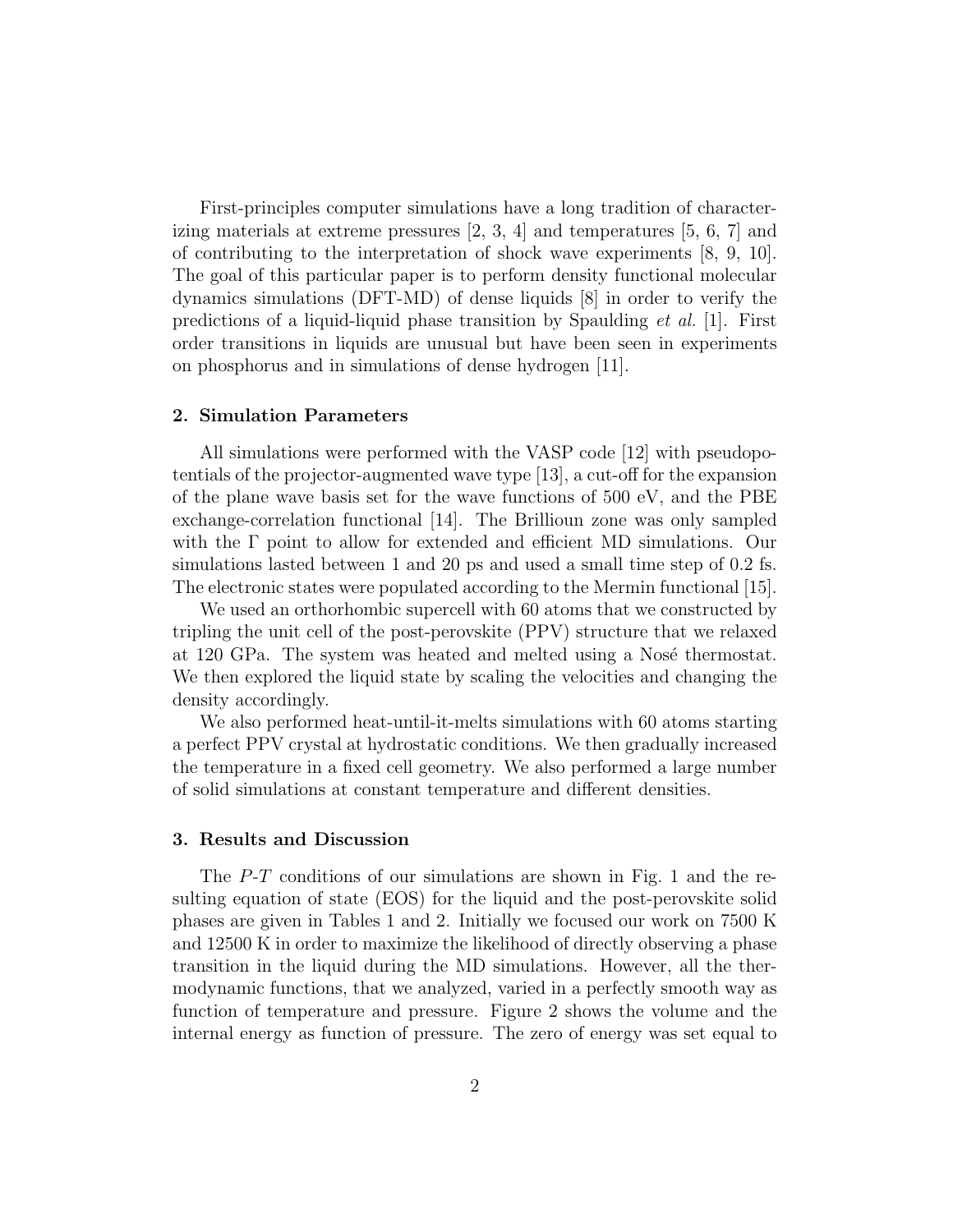

Figure 1: In the left diagram, the open diamond and circles indicate the pressuretemperature conditions of our solid and liquid  $MgSiO<sub>3</sub> DFT-MD$  simulations, respectively. The thin black dashed lines show the P-T paths of the solid portions of our heat-untilit-melts simulations. The computed solid and liquid shock Hugoniot curves are shown in blue and red color corresponding to initial densities of 3.22 and 2.74  $\text{g cm}^{-3}$  to match those of the single crystal (blue) and glass (red) materials used in the experiments [1]. The Hugoniot curves are repeated in black and white on the right for comparison with the decaying shock measurements [1]. From the discontinuities in the experimental Hugoniot curves, the phase boundary between a high and low density liquid was inferred (dashdotted line). The computed Hugoniot curve for solid  $MgSiO<sub>3</sub>$  agree well with earlier gas gun shock measurements (diamonds) [16, 17]. Three earlier predictions of the melting line are included [18, 19, 20].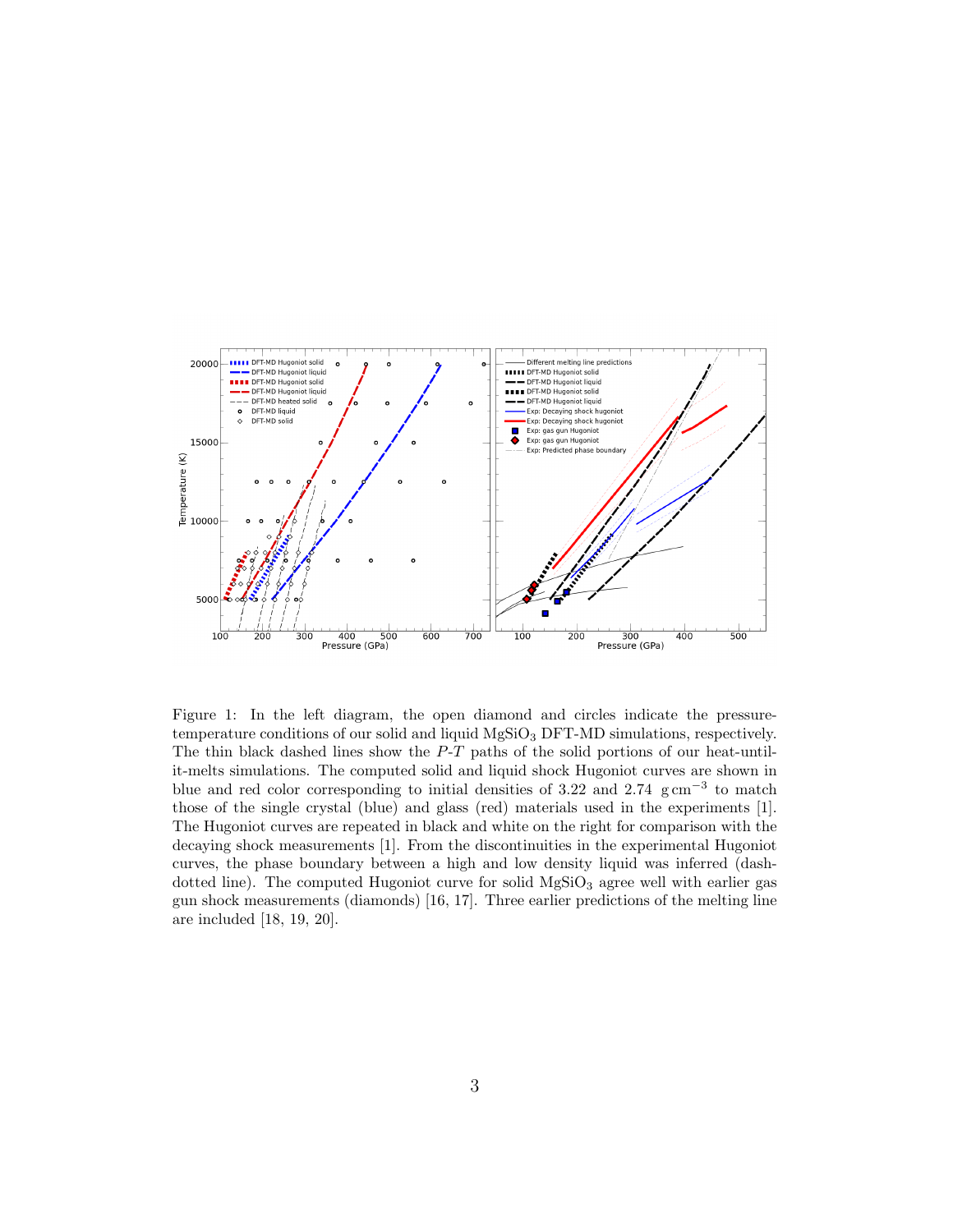the energy of a collection of isolated atoms. We conclude from this analysis, if there exists a phase transition in the liquid phase then ab initio simulations of 60 atoms are unlikely to spontaneously transform into a different phase.



Figure 2: Volume and internal energy as function of pressure derived from DFT-MD simulations of liquid MgSiO<sub>3</sub>. Both functions are smooth and exhibit no indication of a phase transition.

We computed the shock Hugoniot curve from the usual relation [21],

$$
H = E - E_0 + \frac{1}{2}(V - V_0)(P + P_0) = 0,
$$
\n(1)

where the initial volume,  $V_0 = 51.77 \text{ Å}^3$ , and initial internal energy,  $E_0 =$  $-35.914$  eV per MgSiO<sub>3</sub> formula unit (FU), were taken from a DFT calculation of enstatite at 3.22 g cm<sup>-3</sup> that we performed. We used the same  $E_0$  to derive the Hugoniot curves for a glass sample with an initial density of 2.74  $\text{g cm}^{-3}$ .  $P_0$  was assumed to be zero because  $P_0 \ll P$  is satisfied for all final states.

The resulting DFT-MD Hugoniot curves for liquid and crystalline  $MgSiO<sub>3</sub>$ are shown in Fig. 1. Our results for the solid phase agree well with the earlier shock measurements using a gas gun [16, 17]. However, the agreement with the decaying laser shock results is not satisfactory. A portion of our computed Hugoniot curve for the solid at  $\rho_0 = 3.22$  g cm<sup>-3</sup> overlaps with the measurements in the temperature range from 7000 to 9000 K. Also at 450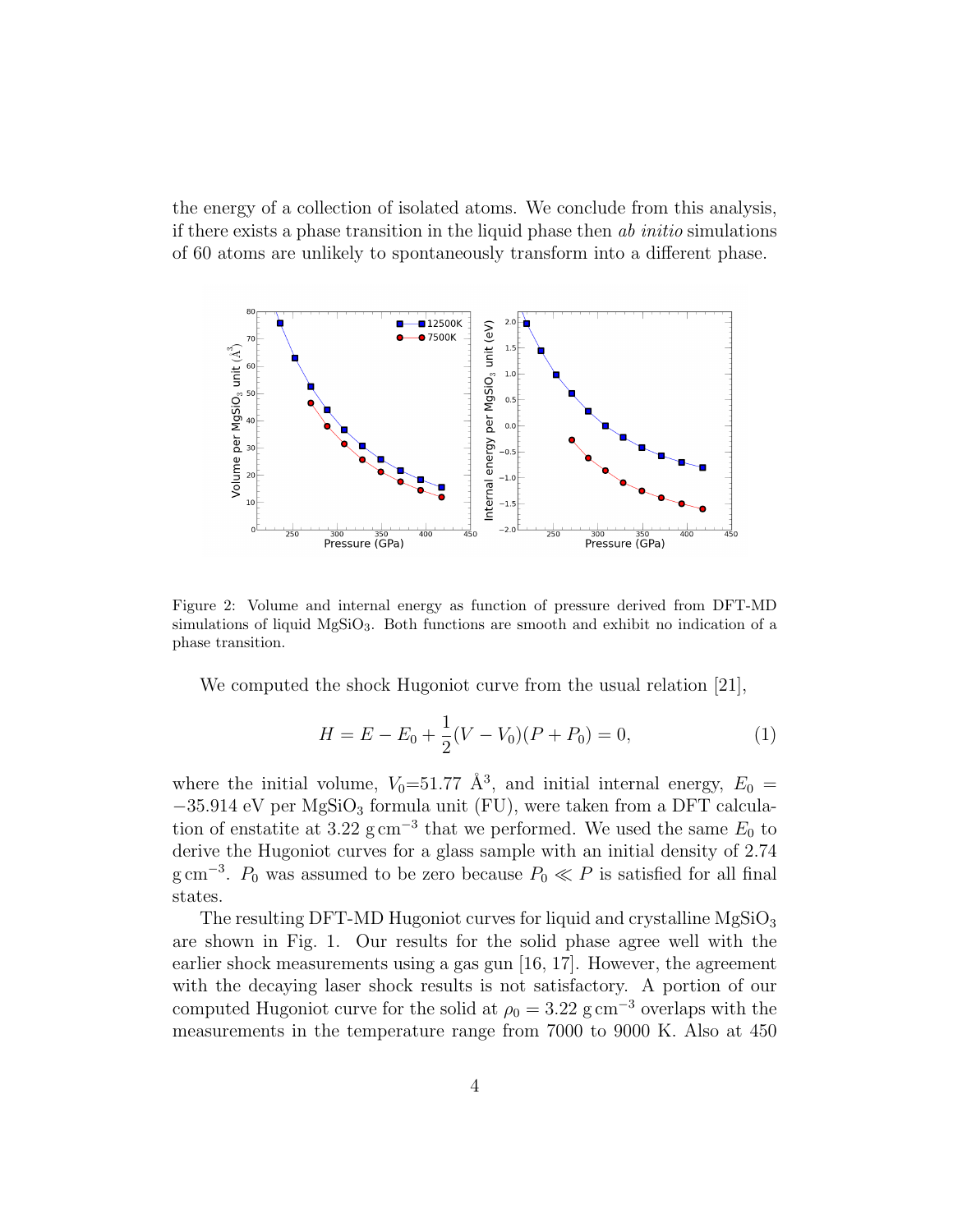| T(K)  | time (ps) | $\rho$ (g cm <sup>-3</sup> ) | $P$ (GPa)   | $E/FU$ (eV)                    |
|-------|-----------|------------------------------|-------------|--------------------------------|
| 5000  | 1.47      | 4.7921                       | 120.0(5)    | 23.98(7)                       |
| 5000  | 1.31      | 5.0796                       | 151.5(8)    | $-22.75(9)$                    |
| 5000  | 1.34      | 5.3905                       | 184.3(9)    | $-21.91(8)$                    |
| 5000  | 5.02      | 5.7273                       | 228.8(5)    | $-20.10(4)$                    |
| 5000  | 5.43      | 6.0928                       | 279.3(5)    | $-17.99(2)$                    |
| 7500  | 4.90      | 4.7921                       | 143.4(5)    | $-19.23(7)$                    |
| 7500  | 4.99      | 5.0796                       | 174.5(5)    | $-17.97(9)$                    |
| 7500  | 4.93      | 5.3905                       | 211.2(4)    | $-16.66(8)$                    |
| 7500  | 4.66      | 5.7273                       | 255.4(5)    | $-15.01(8)$                    |
| 7500  | 4.67      | 6.0928                       | 308.9(7)    | $-13.12(9)$                    |
| 7500  | 5.94      | 6.4900                       | 377.9(6)    | $-10.31(7)$                    |
| 7500  | 5.60      | 6.9225                       | 456.6(8)    | $-7.40(9)$                     |
| 7500  | 5.78      | 7.3944                       | 557.4(7)    | $-3.26(9)$                     |
| 10000 | 1.17      | 4.7921                       | 165.0(8)    | $-14.41(12)$                   |
| 10000 | 1.24      | 5.0796                       | 196.6(1.1)  | $-13.24(19)$                   |
| 10000 | 1.14      | 5.3905                       | 236.5(9)    | $-11.94(11)$                   |
| 10000 | 4.94      | 6.0928                       | 341.3(7)    | $-7.63(6)$                     |
| 10000 | 5.30      | 6.4900                       | 408.6(9)    | $-5.10(13)$                    |
| 12500 | 22.94     | 4.7921                       | 186.2(3)    | $-9.61(4)$                     |
| 12500 | 17.24     | 5.0796                       | 220.3(4)    | $-8.38(6)$                     |
| 12500 | 12.72     | 5.3905                       | 260.8(3)    | $-6.88(7)$                     |
| 12500 | 17.99     | 5.7273                       | 309.5(3)    | 4.98(5)                        |
| 12500 | 15.74     | 6.0928                       | 368.7(3)    | $-2.63(6)$                     |
| 12500 | 3.52      | 6.4900                       | 439.4(1.0)  | $-0.01(13)$                    |
| 12500 | 3.63      | 6.9225                       | 526.4(1.2)  | 3.39(18)                       |
| 12500 | 4.36      | 7.3944                       | 629.7(1.0)  | 7.44(14)                       |
| 12500 | 4.77      | 7.9101                       | 755.2(8)    | 11.78(6)                       |
| 12500 | 4.72      | 8.4749                       | 908.8(1.2)  | 17.36(17)                      |
| 12500 | 4.80      | 9.0948                       | 1094.4(1.8) | 23.66(17)                      |
| 12500 | 5.02      | 9.7766                       | 1326.5(1.7) | 31.8(2)                        |
| 12500 | 18.83     | 10.5283                      | 1604.8(1.1) | 41.18(14)                      |
| 15000 | 3.34      | 5.7273                       | 337.0(1.0)  | 0.11(16)                       |
| 15000 | 3.75      | 6.4900                       | 468.9(8)    | 5.01(10)                       |
| 15000 | 3.88      | 6.9225                       | 558.4(1.1)  | 8.56(14)                       |
| 17500 | 1.49      | 5.7273                       | 359.9(1.7)  | 4.48(20)                       |
| 17500 | 3.30      | 6.0928                       | 420.6(8)    | 6.64(11)                       |
| 17500 | 2.18      | 6.4900                       | 495.9(1.0)  | 9.78(14)                       |
| 17500 | 3.65      | 6.9225                       | 587.5(1.1)  | 13.42(13)                      |
| 17500 | 3.69      | 7.3944                       | 692.8(1.1)  | 16.96(14)                      |
| 20000 | 1.41      | 5.7273                       | 377.6(1.4)  | $\overline{8.3}(\overline{2})$ |
| 20000 | 2.70      | 6.0928                       | 444.3(6)    | 11.10(11)                      |
| 20000 | 4.62      | 6.4900                       | 499.4(6)    | 9.21(11)                       |
| 20000 | 3.38      | 6.9225                       | 614.1(1.2)  | 17.96(18)                      |
| 20000 | 3.56      | 7.3944                       | 724.5(1.0)  | 22.06(14)                      |

Table 1: Temperature, MD simulation time, density, pressure and internal energy from our DFT−MD simulations of liquid MgSiO<sub>3</sub>. The 1σ uncertainties of the trailing digits are given in brackets.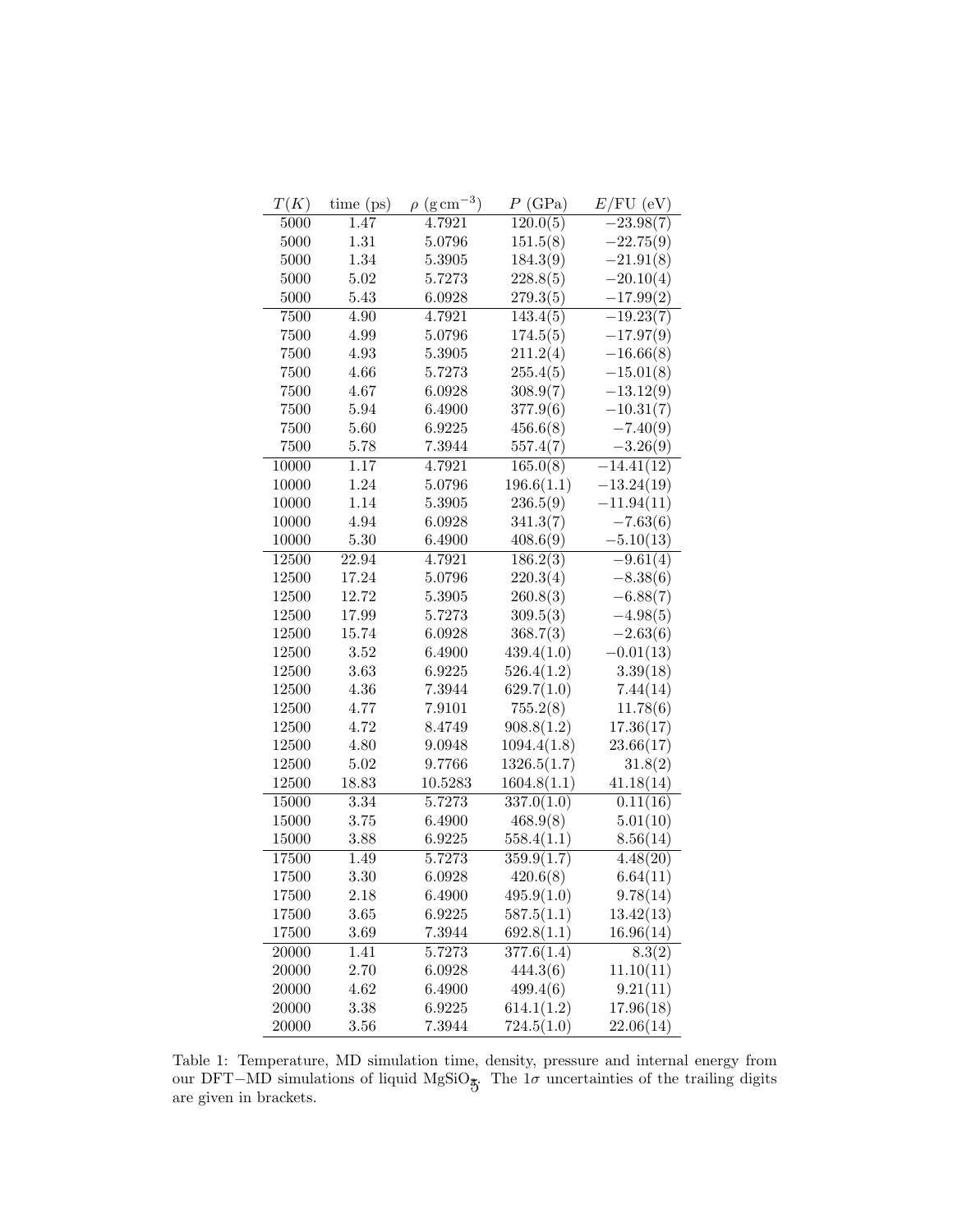| T(K)  | time (ps) | $\rho$ (g cm <sup>-3</sup> ) | $P$ (GPa)  | $E/FU$ (eV)   |
|-------|-----------|------------------------------|------------|---------------|
| 5000  | 4.23      | 5.0796                       | 122.86(16) | $-26.135(11)$ |
| 5000  | 4.33      | 5.2320                       | 139.94(19) | $-25.591(12)$ |
| 5000  | 4.59      | 5.3905                       | 158.71(10) | $-24.927(5)$  |
| 5000  | 3.85      | 5.5555                       | 179.59(14) | $-24.196(9)$  |
| 5000  | 5.00      | 5.7273                       | 203.19(16) | $-23.339(9)$  |
| 5000  | 4.74      | 5.9063                       | 229.46(12) | $-22.380(8)$  |
| 5000  | 5.00      | 6.0928                       | 258.19(18) | $-21.293(5)$  |
| 5000  | 5.00      | 6.2872                       | 290.29(14) | $-20.068(7)$  |
| 6000  | 4.18      | 5.0796                       | 131.24(15) | $-24.737(13)$ |
| 6000  | 4.29      | 5.2320                       | 147.89(14) | $-24.217(7)$  |
| 6000  | 4.50      | 5.3905                       | 166.75(17) | $-23.584(9)$  |
| 6000  | 3.83      | 5.5555                       | 188.2(2)   | $-22.825(14)$ |
| 6000  | 4.75      | 5.7273                       | 211.29(14) | $-21.998(8)$  |
| 6000  | 4.73      | 5.9063                       | 237.50(15) | $-21.049(8)$  |
| 6000  | 5.00      | 6.0928                       | 266.9(2)   | $-19.979(6)$  |
| 6000  | 5.00      | 6.2872                       | 299.11(14) | $-18.748(5)$  |
| 7000  | 4.11      | 5.0796                       | 139.7(2)   | $-23.25(3)$   |
| 7000  | 4.92      | 5.2320                       | 156.41(12) | $-22.768(17)$ |
| 7000  | 4.86      | 5.3905                       | 175.31(15) | $-22.170(14)$ |
| 7000  | 3.81      | 5.5555                       | 196.05(13) | $-21.410(17)$ |
| 7000  | 4.73      | 5.7273                       | 219.72(14) | $-20.632(10)$ |
| 7000  | 4.64      | 5.9063                       | 246.1(2)   | $-19.672(9)$  |
| 7000  | 5.00      | 6.0928                       | 274.90(12) | $-18.611(7)$  |
| 7000  | 5.00      | 6.2872                       | 307.1(2)   | $-17.397(12)$ |
| 8000  | 4.87      | 5.2320                       | 165.6(2)   | $-21.17(3)$   |
| 8000  | 4.39      | 5.3905                       | 184.5(3)   | $-20.58(4)$   |
| 8000  | 4.39      | 5.3905                       | 184.5(3)   | $-20.58(4)$   |
| 8000  | 3.75      | 5.5555                       | 205.8(3)   | $-19.90(3)$   |
| 8000  | 5.00      | 5.7273                       | 229.08(20) | $-19.122(18)$ |
| 8000  | 4.62      | 5.9063                       | 255.10(19) | $-18.204(15)$ |
| 8000  | 5.00      | 6.0928                       | 284.2(2)   | $-17.163(17)$ |
| 8000  | 5.00      | 6.2872                       | 316.3(2)   | $-15.964(12)$ |
| 9000  | 3.62      | 5.5555                       | 215.1(3)   | $-18.27(2)$   |
| 9000  | 5.00      | 5.7273                       | 238.9(3)   | $-17.50(2)$   |
| 9000  | 4.26      | 5.9063                       | 264.4(3)   | $-16.63(2)$   |
| 10000 | 4.53      | 5.9063                       | 275.6(3)   | $-14.84(3)$   |

Table 2: Temperature, MD simulation time, density, pressure and internal energy from our DFT-MD simulations of crystalline post-perovskite MgSiO<sub>3</sub>. The  $1\sigma$  uncertainties of the trailing digits are given in brackets.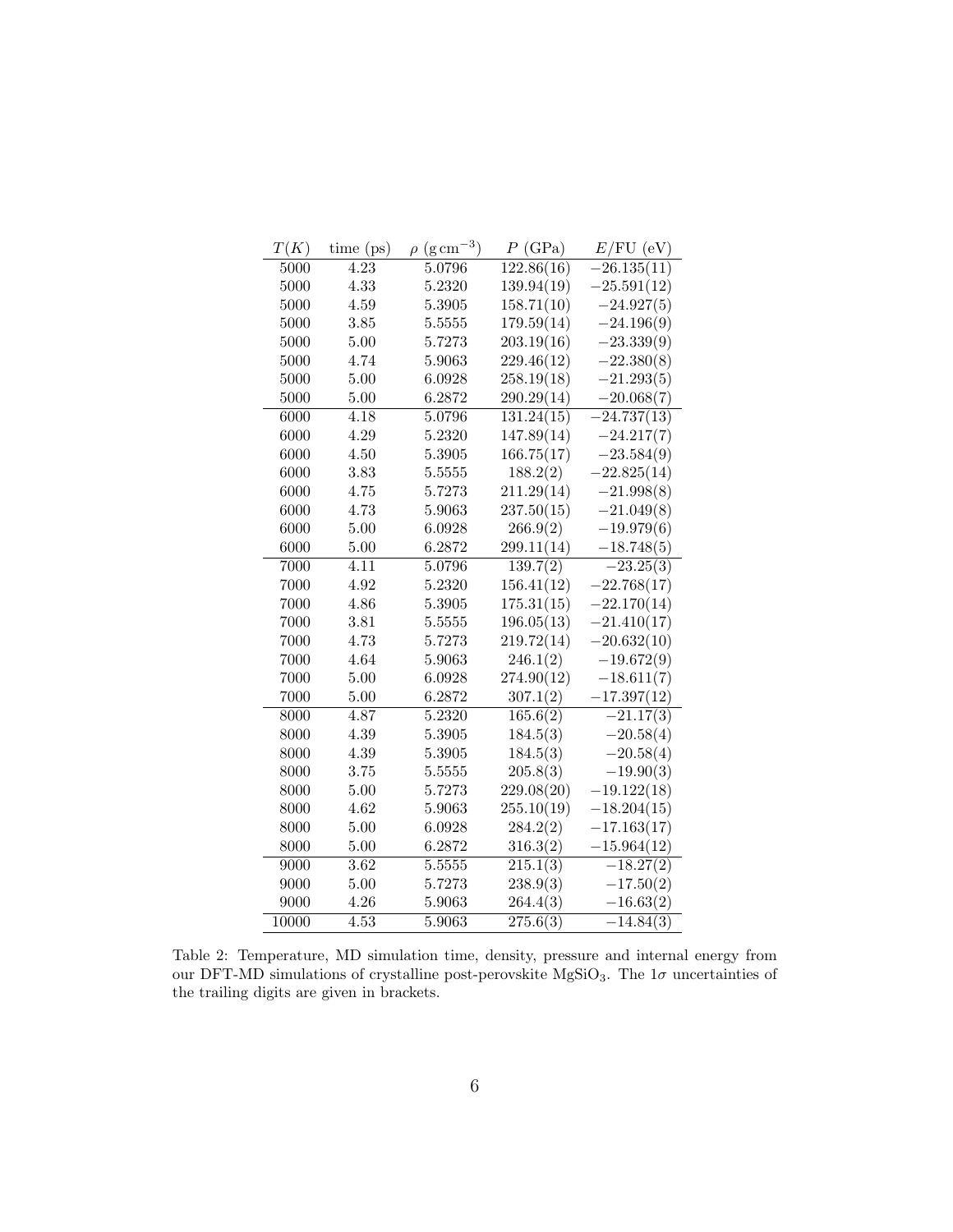GPa and 12500 K, the calculated Hugoniot curve for the liquid agrees with the measurements but the slope of the theoretical Hugoniot curve is different and it shows no sign of a phase transition. The agreement for an initial density of 2.74 g cm<sup>-3</sup> is again not favorable. The theoretical Hugoniot the liquid passes right through the  $T-P$  conditions where a phase transformation is predicted based on the experimental data but DFT-MD simulations do not exhibit one.



Figure 3: Diffusion coefficients of Mg, Si, and O ions as function of pressure for 7500 and 12500 K inferred from DFT-MD simulations. The lines show fits to an exponential function of pressure for each species.

Next we investigated the possibility of the existence of a superionic phase between the solid and the liquid phases where some ions remain stationary while others diffuse throughout the material like in a liquid [22]. In Fig. 3, we plot the diffusion coefficients as a function of pressure. At 12500 K, all ions diffuse at the same rate approximately. At 7500 K, the diffusion is slower as one would expect in the fluid near the melting line. The oxygen ions diffuse a bit faster than the magnesium and silicon ions but there is no evidence for a superionic state.

We also performed heat-until-it-melts simulations of solid samples (Fig. 1) that we isochorically heated at a rate of 1000 K per picosecond. This approach was used to predict the superionic state of water [22] but our sample always went into a fully fluid state after a substantial amount of superheating. Figure 4 shows that the liquid always exhibits a higher pressure than the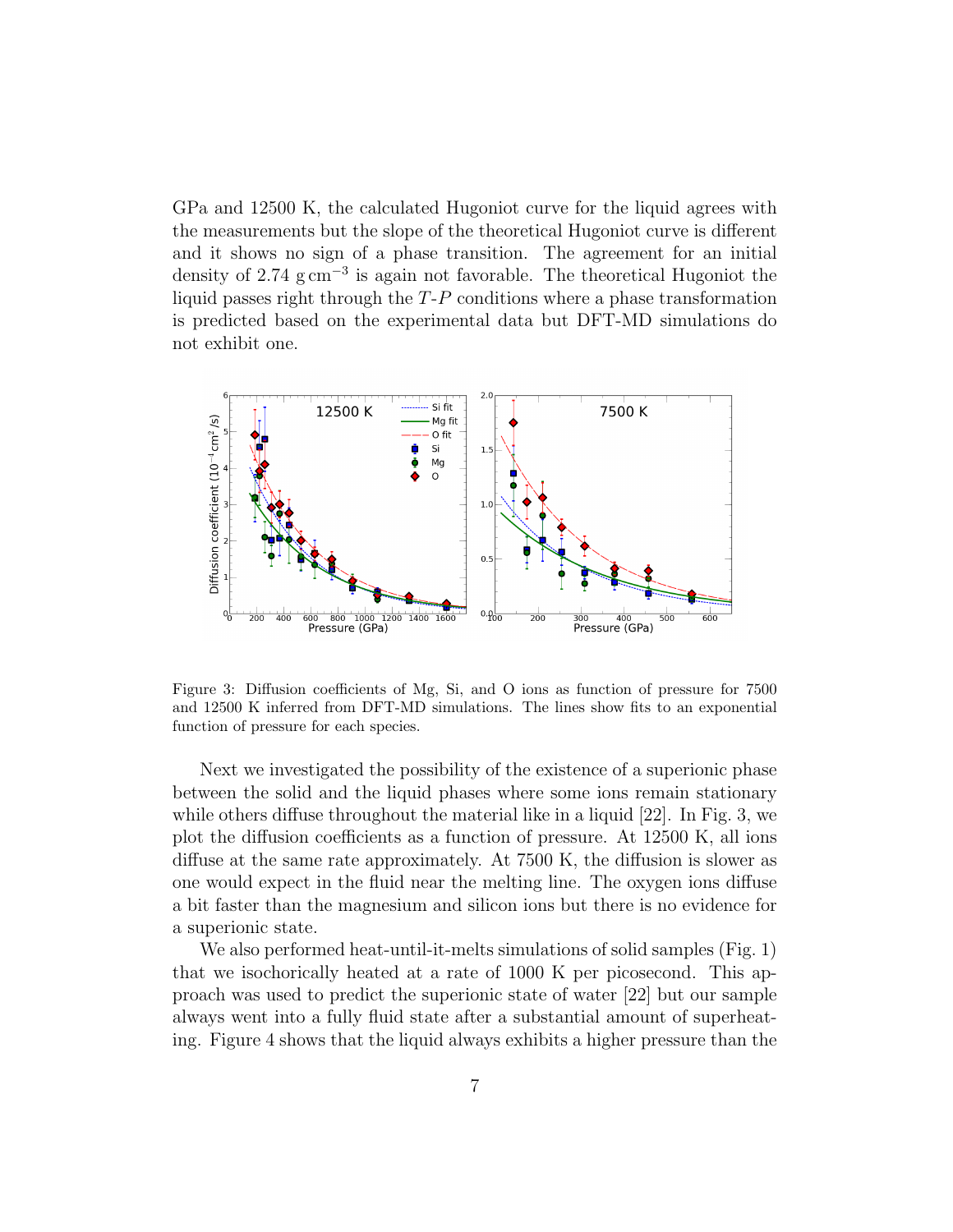

Figure 4: The pressure-temperature behavior during heat-until-it-melts simulations (lines) is compared with isothermal liquid simulations (symbols). The small arrows indicate the beginning of the melting transformation in the MD simulation. Liquid samples are found to always exhibit a higher pressure than solid ones at the same density.

solid when compared for the same density and temperature. This means, for given temperature and pressure, the solid is always denser than the liquid. Therefore the melting line of PPV  $MgSiO<sub>3</sub>$  is expected to have a positive Clapeyron slope [23].

We performed our simulations with only 60 atoms and all results may need to be confirmed with larger simulations that possibly also use more k-points. Our longest simulations ran for 20 ps, which is fairly long for ab initio calculations. If a new liquid phase emerges, one would expect to observe a spontaneous phase transformation, as long as it does not involve any large-scale rearrangements of atoms. If liquid  $MgSiO<sub>3</sub>$  phase-separates into a MgO-dominated and a  $SiO<sub>2</sub>$ -rich fluid, as was predicted for the solid at approximately 1000 GPa [24], we would most likely not be able to observe this process in our simulations. One would instead need to perform more expensive Gibbs free energy calculations [25, 26, 4, 27, 28] but such a complex effort goes beyond this investigation.

Furthermore, if there existed a new, unknown phase in the  $MgSiO<sub>3</sub>$  phase diagram, it does not have to be a liquid. One could imagine a new stable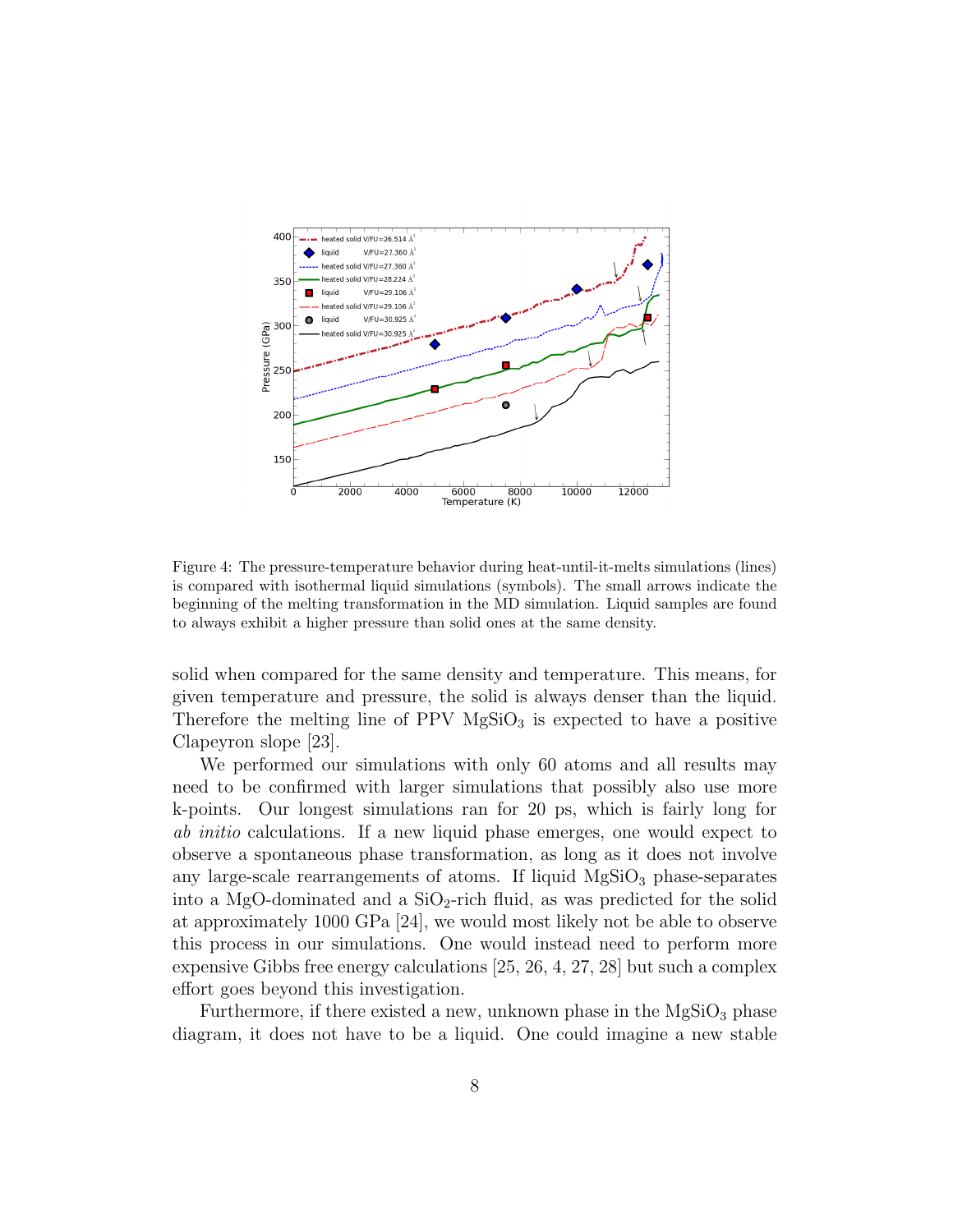solid phase that introduces a solid-solid-liquid triple point and may lead to an increase in the slope of the melting line. At zero temperature, existence of a post-post-perovskite phase has been intensely studied with ab initio random structure search algorithms and no such phase has been found but a new, entropy-stabilized phase may still exist at high temperature. In principle, this solid-solid-liquid triple point could also be between perovskite (PV), PPV, and liquid phases. This point has not yet been determined neither with experimental nor with theoretical means but PV-to-PPV transition pressure is known to increases with temperature.

One may also ask whether there exists an alternative interpretation for the experimental observations. Our first recommendation would be to repeat those measurements with steady shock wave experiments in order to verify the discontinuities on the principal Hugoniot curve of  $MgSiO<sub>3</sub>$ . This may require a series of shock experiments with relatively small error bars but it would be an important confirmation.

It is also possible that observed shock velocity reversal is related to the melting transition of  $MgSiO<sub>3</sub>$ . Figure 1 shows that most of the experimental results fall in between the computed Hugoniot curves for the solid and the liquid. However, the temperatures are too high for a solid phase to be thermodynamically stable. Phase transition temperatures of 10 000 and 16 000 K have been predicted based on the measurements of single-crystal and glass material [1], respectively. Nevertheless it is interesting to discuss the behavior of decaying shock experiments in the presence of a melting transition. Some material behind the shock front may freeze during the shock decay. This could introduce a secondary wave and thereby affect the behavior of the shock front.

At the beginning of a decaying shock experiments, the sample material is compressed to a state of high pressure and high temperature on the principal Hugoniot curve. As the shock decays, new material does not reach as high pressures and temperatures but stays on the Hugoniot curve, which allows one to map out the whole Hugoniot curve with just one shock measurement. The question is what happens to the material that had compressed to a higher P-T state earlier. One may assume that the whole region behind the shock front will equilibrate to a new pressure, which we labeled  $P^*$  in Fig 5. Any parcel of material that was shocked to a high P-T state will adiabatically expand [21] to reach  $P^*$  and slow down to travel at the new and reduced particle velocity. Since this expansion is gradual and not associated with any shock, one typically also assumes that this expansion is isentropic [21]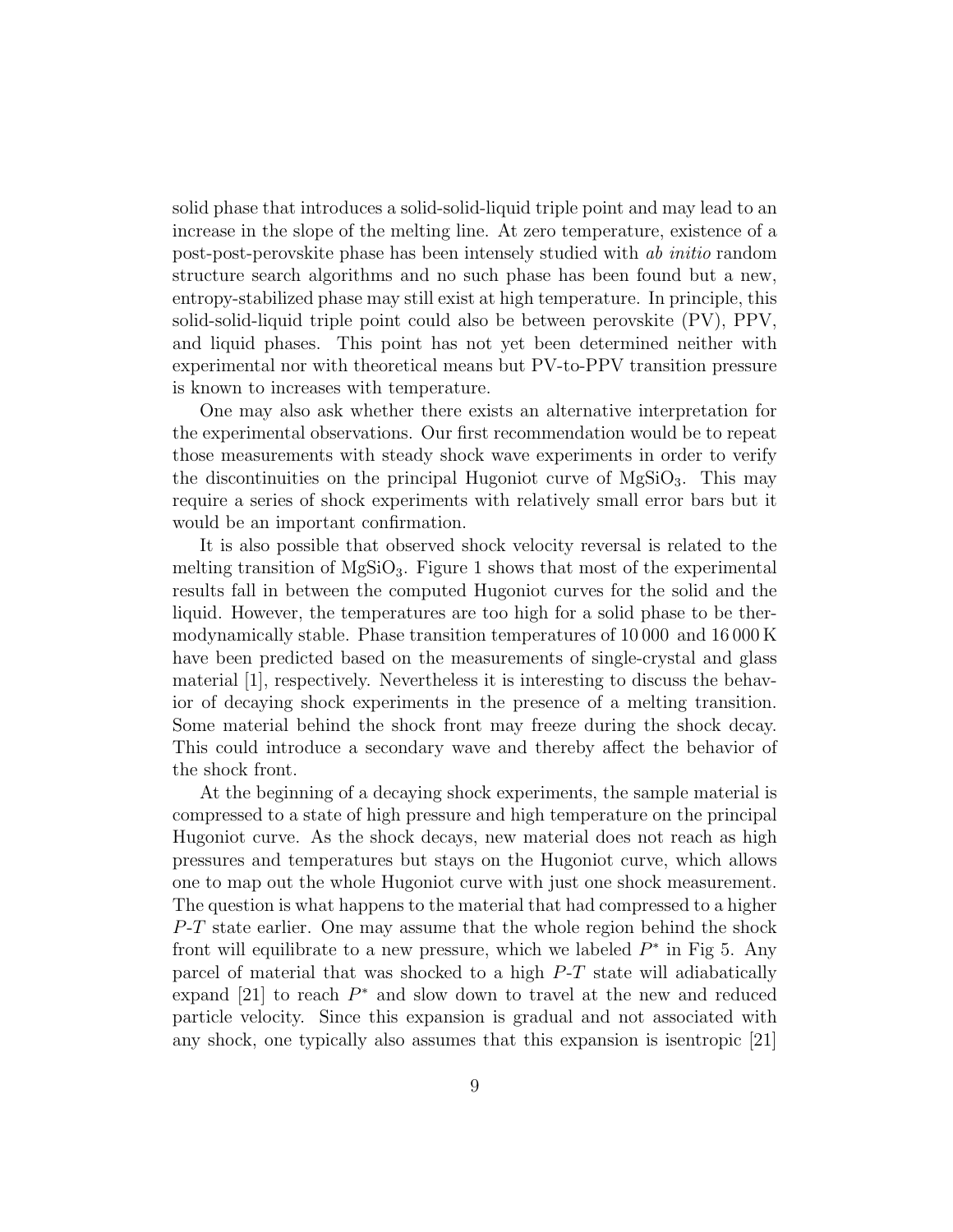

Figure 5: Temperature-pressure diagram with melting lines and shock Hugoniot curves. The arrows indicate the adiabatic and isentropic expansion of material during decaying shocks. The graph shows a material with normal melting behavior with a positive Clapeyron slope,  $dT_m/dP > 0$ .

(arrows in Fig. 5). While one assumes a new pressure,  $P^*$ , is established, the entire sample behind the shock front is not expected to reach thermal equilibrium during the experiment. This leads to the situation where hot material at a lower density is pushing on colder material at a higher density. This could lead to a fluid dynamic instability of Rayleigh-Taylor type if the density contrast becomes too high and the time scale is long enough for such an instability to develop.

It is important to note that Hugoniot curves are steeper in  $P-T$  space than isentropes,  $\frac{\partial T}{\partial P}\Big|_{\text{Hug}} > \frac{\partial T}{\partial P}$  $\frac{\partial T}{\partial P}|_S$ . The shock front on the Hugoniot curve would always enter any new thermodynamic phase, that may exist at lower temperature, before the hotter material behind the shock front reaches it.

However, the melting transition may have an effect on the shock propagation at much higher temperature. Zeldovich and Raizer [21] showed that a shock will split into two waves if the shock Hugoniot curves intersects with the Rayleigh line that linearly connects the initial and final states in a P-V diagram. If the melting transition would introduce such a splitting, it would affect the shock propagation at much higher temperatures and pressures. We plotted our liquid and solid Hugoniot curves the  $P-V$  and  $u_s-u_p$  diagrams in Figures 6 and 7. For each of the Hugoniot curves, let us assume that ma-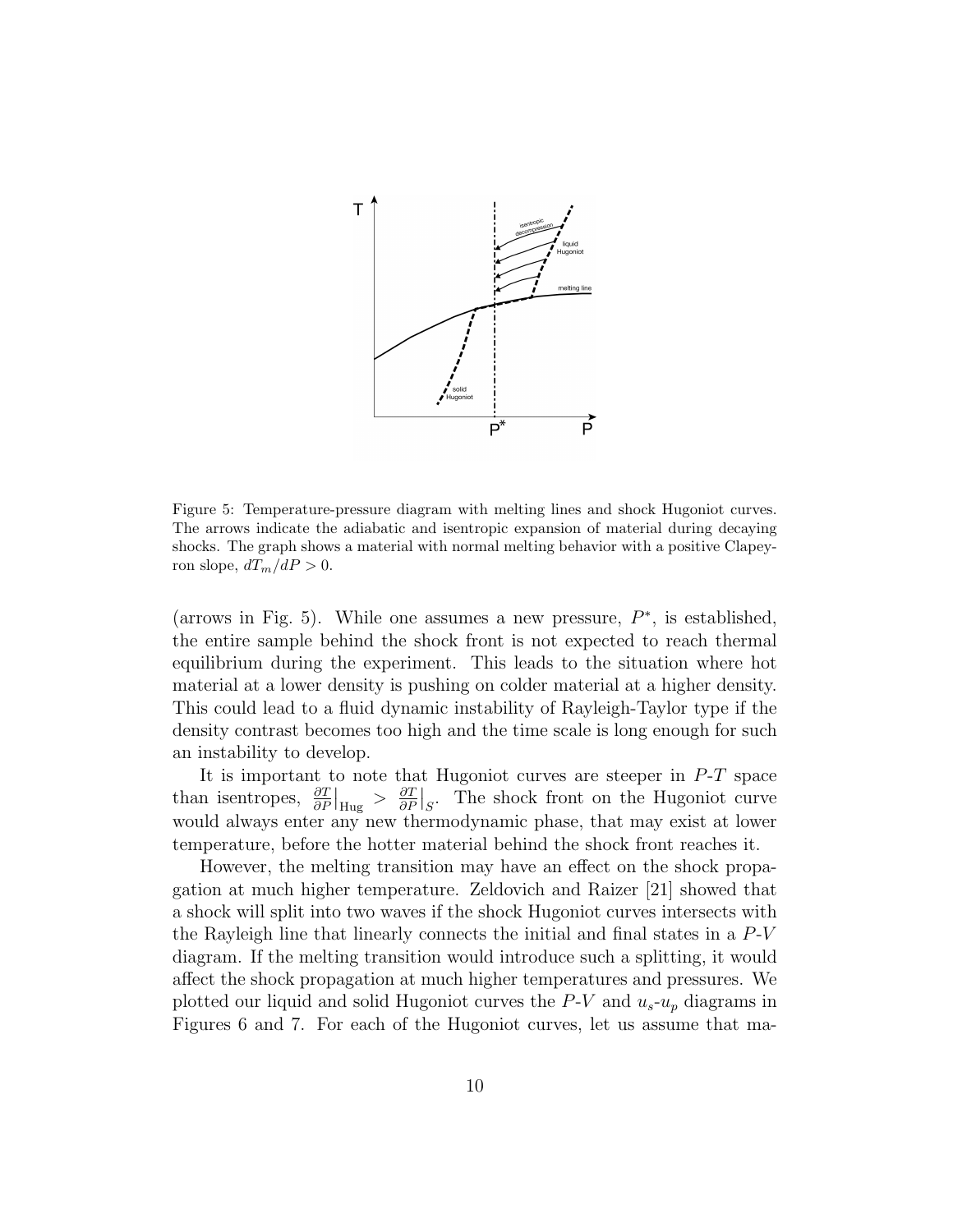

Figure 6: P-V diagram of the solid and liquid segments of the shock Hugoniot curves for two initial densities. The labels indicate the calculated shock temperatures.

terial melts at a temperature,  $T_m$ , somewhere in the range spanned by the calculation in Refs. [18, 19, 20] (see Fig. 1). If there occurred a sudden and complete phase change from liquid to solid during a decaying shock experiments at  $T_m$ , it would lead to a abrupt drop in pressure, density, shock and particle velocities because intermediate values cannot be realized by either phase while satisfying Eq. (1).

From Fig. 6, we conclude that the Hugoniot curves do not intersect with the Rayleigh line but the material must assume a mixed state because the particle velocity decreases gradually in a decaying shock wave experiment. Following the arguments that Greeff *et al.* [29] applied to the  $\alpha$ -to- $\omega$  transition in solid titanium, the properties of a solid-liquid  $MgSiO<sub>3</sub>$  mixture with the solid fraction,  $\lambda$ , can be derived from

$$
E = (1 - \lambda)E_l(P, T) + \lambda E_s(P, T) \tag{2}
$$

$$
V = (1 - \lambda)V_l(P, T) + \lambda V_s(P, T) \tag{3}
$$

for a given pair of  $T$  and  $P$  on the melting line. Under the assumption of thermodynamic equilibrium,  $\lambda$  can derived from Eq. (1) for given pressure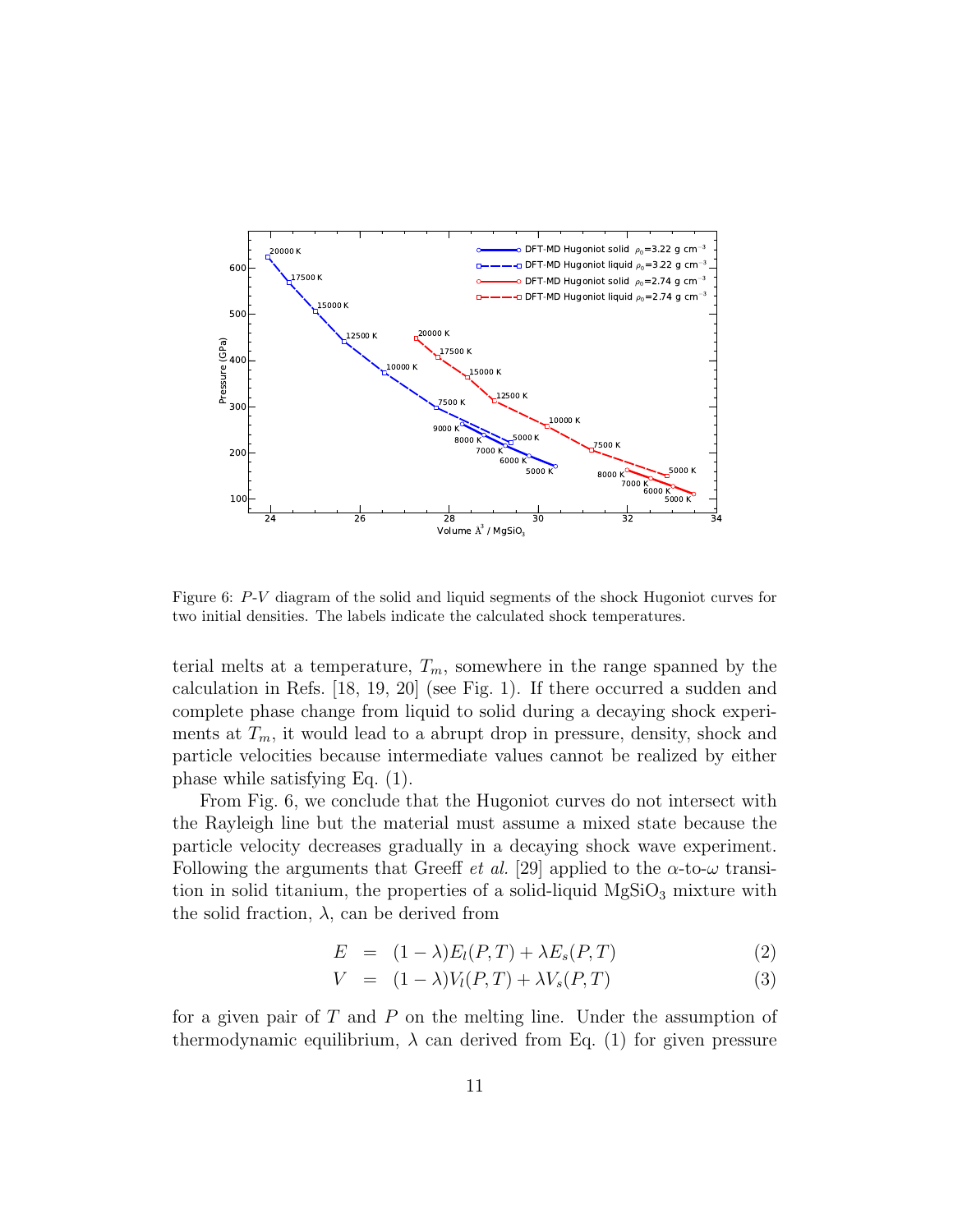

Figure 7: Shock velocity versus particle velocity for the Hugoniot curves from Fig. 6.

or particle velocity. For high shock velocities, the final state of the material is fully molten. As the shock decays, the solid fraction gradually increases until the shock is too weak to introduce any melting.

We now want to address the question what happens as the parcels of solidliquid mixtures expand adiabatically. The solid fraction,  $\lambda$ , must change to keep the entropy of the mixture,

$$
S = (1 - \lambda)S_l(P, T) + \lambda S_s(P, T) , \qquad (4)
$$

constant as the pressure decreases. T adjusts to the melting temperature for given pressure. If the solid fraction,  $\lambda$ , gradually increases during the expansion, the particle velocity directly behind the shock front would decrease. This is not unusual but the opposite case is much more interesting. If the liquid fraction increases during the shock decay,  $\frac{\partial \lambda}{\partial P}\big|_{T_m} > 0$ , it would imply an increase in particle velocity. As a result the shock wave would split in two waves, which would make the analysis of the VISAR signals much more difficult.

We can determine the thermodynamic parameters for such a shock wave splitting. During the expansion, the total entropy stays constant,  $\frac{\partial S}{\partial P}|_{T_m} = 0$ .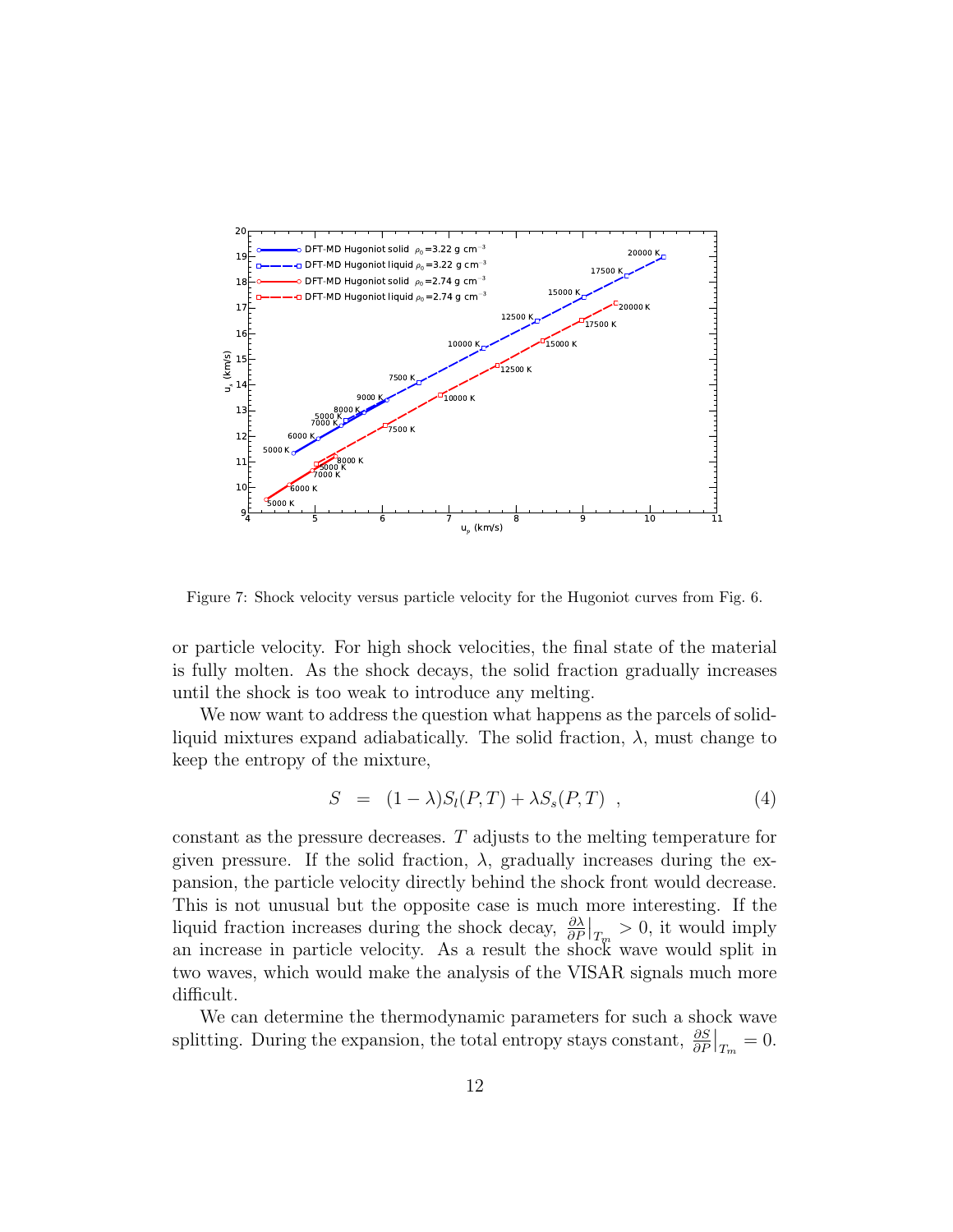Eq. (4) implies,

$$
\left. \frac{\partial \lambda}{\partial P} \right|_{T_m} (S_l - S_s) = (1 - \lambda) \left. \frac{\partial S_l}{\partial P} \right|_{T_m} + \lambda \left. \frac{\partial S_s}{\partial P} \right|_{T_m} \tag{5}
$$

Since the entropy of the liquid is always greater than that of the solid, a positive right term in Eq. (5) would imply that the shock wave splits into two separate waves as the decay shock experiment enter the regime of solidliquid coexistence. Without a detailed calculations of the entropies in both phases, it is not possible to determine whether this occurs in  $MgSiO<sub>3</sub>$  because the Clapeyron slope enters into the calculation. However, the entropy is accessible with thermodynamic integration techniques and equation of state models [20]. So our hypothesis of shock wave splitting can be tested with experimental and theoretical techniques.

Summarizing we can say that whether a Rayleigh-Taylor instability exists, a new solid phase appears, the shock wave splits into two waves, or indeed a liquid-liquid phase transition is the reason for the observed shock velocity reversal remains to be determined with future experiments. Concluding our theoretical investigation, we can report that our DFT-MD simulations to not support the hypothesis of a liquid-liquid phase transition in  $MgSiO<sub>3</sub>$ . We were not able to give an obvious alternative interpretation of the experimental findings but we do, however, suggest the measurements be repeated with steady shock waves. The experimental findings are very interesting nevertheless and will lead to a better understanding of magnesiosilicates at high temperature.

#### Acknowledgments

The work was supported by NSF and NASA. We thank D. K. Spaulding and R. Jeanloz for disucssions and comments on this manuscript.

## References

- [1] D. K. Spaulding et al., Phys. Rev. Lett. 108 (2012) 065701.
- [2] B. Militzer, W. H. Hubbard, J. Vorberger, I. Tamblyn, S. A. Bonev, Astrophys. J. Lett. 688 (2008) L45.
- [3] S. A. Khairallah, B. Militzer, Phys. Rev. Lett. 101 (2008) 106407.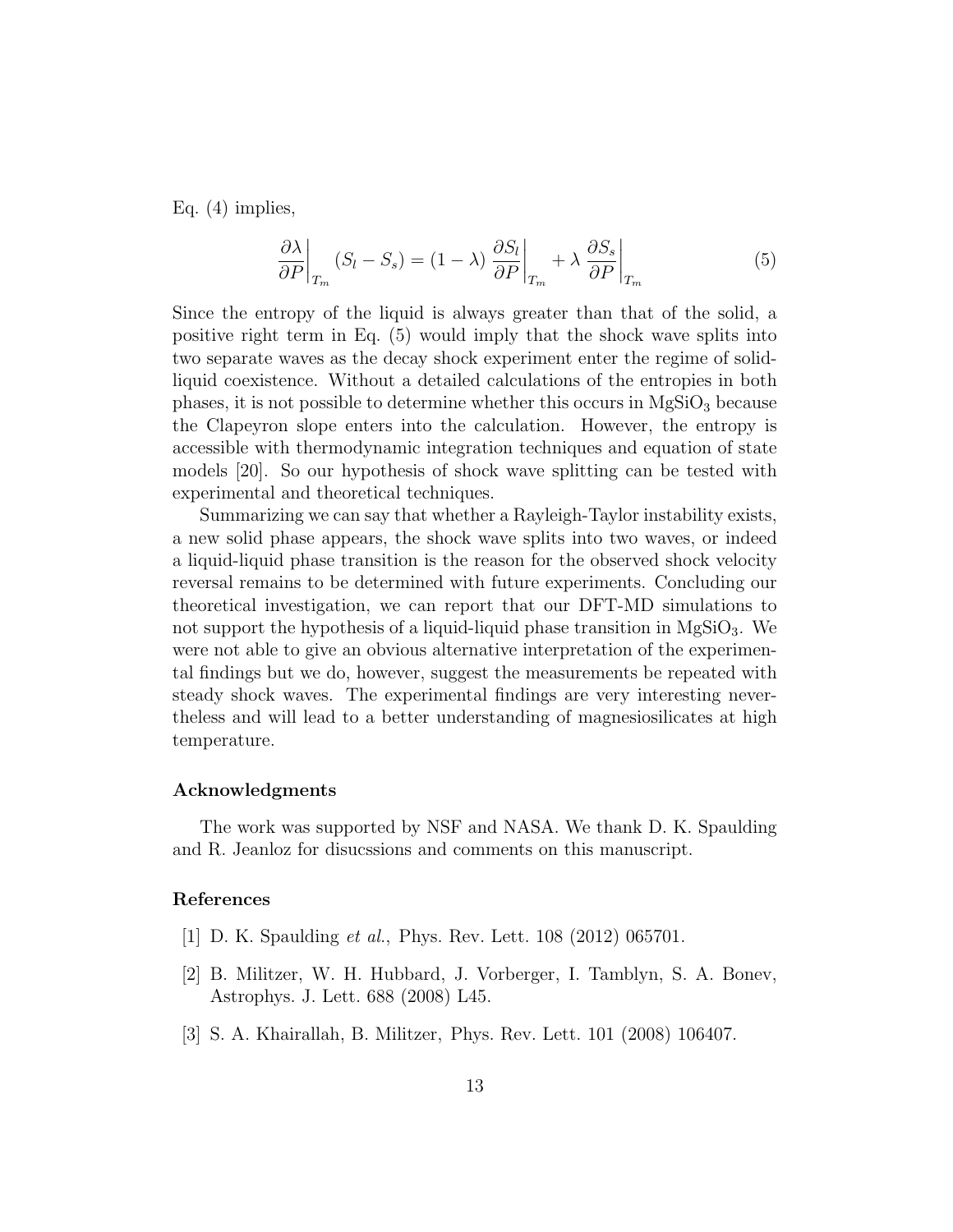- [4] H. F. Wilson, B. Militzer, Phys. Rev. Lett. 104 (2010) 121101.
- [5] B. Militzer, W. Magro, D. Ceperley, Contr. Plasma Physics 39 1-2 (1999) 152.
- [6] S. X. Hu, B. Militzer, V. N. Goncharov, S. Skupsky, Phys. Rev. Lett. 104 (2010) 235003.
- [7] S. X. Hu, B. Militzer, V. N. Goncharov, S. Skupsky, Phys. Rev. B 84 (2011) 224109.
- [8] B. Militzer, F. Gygi, G. Galli, Phys. Rev. Lett. 91 (2003) 265503.
- [9] B. Militzer, Phys. Rev. Lett. 97 (2006) 175501.
- [10] B. Militzer, Phys. Rev. B 79 (2009) 155105.
- [11] M. A. Morales, C. Pierleoni, E. Schwegler, D. M. Ceperley, Proc. Nat. Acad. Sci. 107 (2010) 12799.
- [12] G. Kresse, J. Furthmüller, Phys. Rev. B 54 (1996) 11169.
- [13] P. E. Blöchl, Phys. Rev. B 50 (1994) 17953.
- [14] J. P. Perdew, K. Burke, M. Ernzerhof, Phys. Rev. Lett. 77 (1996) 3865.
- [15] N. D. Mermin, Phys. Rev. 137 (1965) A1441.
- [16] J. A. Akins, S.-N. Luo, P. D. Asimow, T. J. Ahrens, Geophys. Res. Lett. 31 (2004).
- [17] S.-N. Luo, J. A. Akins, T. J. Ahrens, P. D. Asimow, J. Geophys. Res. 109 (2004).
- [18] N. de Koker, L. Stixrude, Geophys. J. Int. 178 (2009) 162.
- [19] G. Shen, P. Lazor, J. Geophys. Res. 100 (1995) 17699.
- [20] A. Zerr, R. Boehler, Science 262 (1993) 553.
- [21] Y. B. Zeldovich, Y. P. Raizer, Elements of Gasdynamics and the Classical Theory of Shock Waves, Academic Press, New York, 1968.